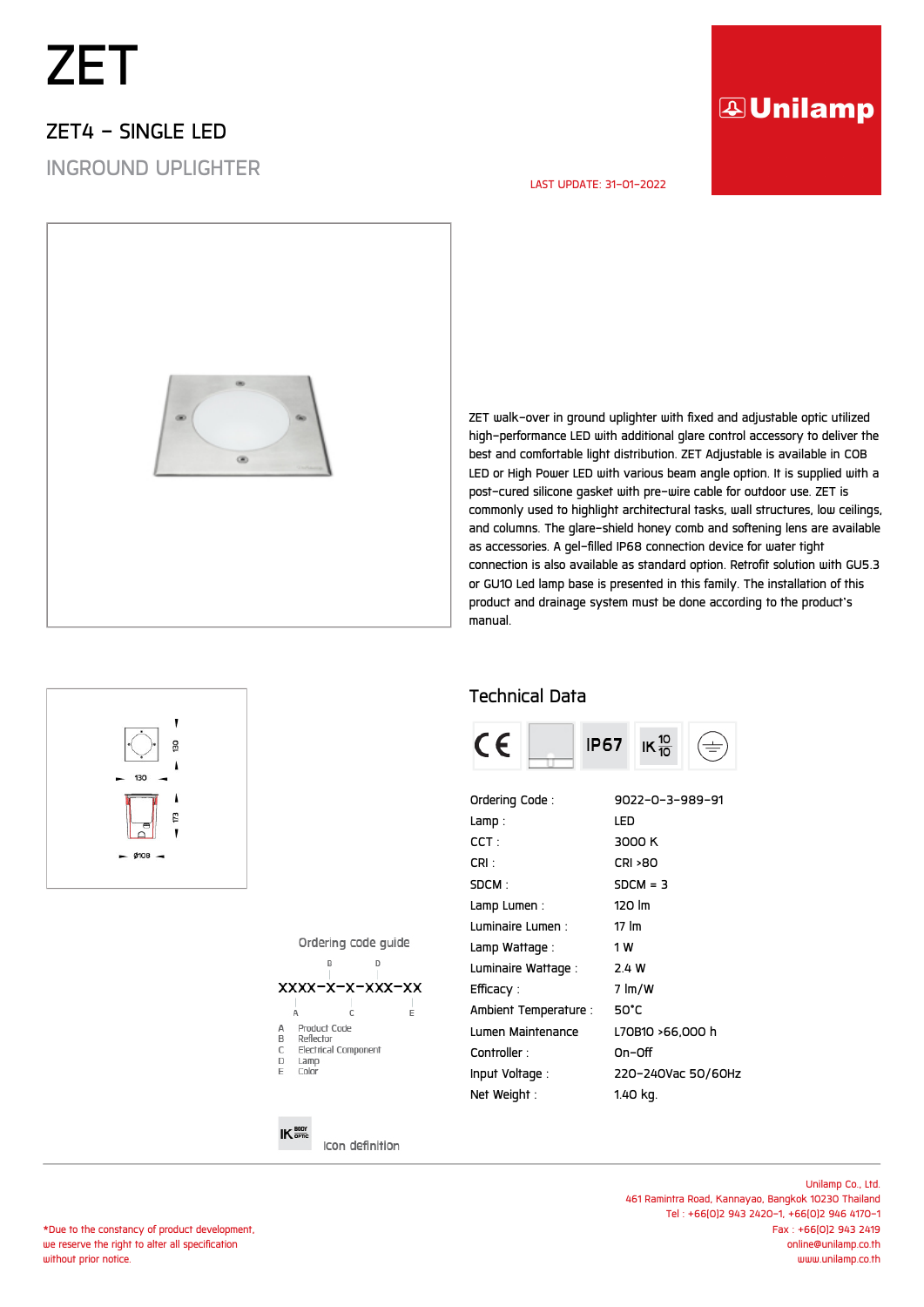## *ZET*

*ZET4 - SINGLE LED*

*INGROUND UPLIGHTER*

### **AUnilamp**

 *LAST UPDATE: 31-01-2022* 

#### *Specification*

| <b>IEC Standard</b>     | IEC 60598-1 General Requirement                                                                                                                                                                                                      |
|-------------------------|--------------------------------------------------------------------------------------------------------------------------------------------------------------------------------------------------------------------------------------|
|                         | IEC 60598-2-13 Ground Recessed Luminaires                                                                                                                                                                                            |
| Protection              | IP67 Class I                                                                                                                                                                                                                         |
| IK Rating               | Protection against mechanical impact IK10 on body and optical part.                                                                                                                                                                  |
| Luminaires Body Housing | High-pressure Die Cast Aluminium alloy body and components.                                                                                                                                                                          |
|                         | Front cover in 316 stainless steel brush finished.                                                                                                                                                                                   |
|                         | Recessed housing made of GFR polymer.                                                                                                                                                                                                |
|                         | Small vehicles can drive over the luminaire at low speed (maximum 20kgm/hour). Withstand maximum load 1,000 kgs.                                                                                                                     |
| <b>Coating Process</b>  | Nano Ceramic surface conversion, resistant to corrosive environment. Luminiare primarily coated with epoxy resin and top coated<br>with UV stabilized polyester powder and cured in digital temperature controlled chamber at 200°C. |
| <b>Diffuser</b>         | Glare suppressor opal glass. Glass flushes to the front cover, no accumulation of dust and water.                                                                                                                                    |
| Gasket                  | Weather resistant silicone gasket. Working temperature -40°C to +200°C.                                                                                                                                                              |
| <b>External Screws</b>  | Marine grade 316 stainless steel screw.                                                                                                                                                                                              |
| Cable Entry             | Cable entry protected by M16 cable gland. To be used with HO5RN-F/HO7RN-F cable with 5-10mm. diameter.                                                                                                                               |
| Led                     | High efficiency LED module utilized chips from world renowned manufacturer. Assembled on MCPCB and mounted on to heat<br>conductive material.                                                                                        |
| <b>Driver</b>           | High quality constant current LED driver. Conform to safety standard and electromagnetic compatibility standard.                                                                                                                     |
|                         | Class1 luminaire provided with the earth connection.                                                                                                                                                                                 |
| Pre-Wire Cable          | Pre-wired with 2x1.0 sqmm. HO7RN-F neoprene cable. IMQ approved.                                                                                                                                                                     |
| Caution                 | Installation work has to be carried on according to the enclosed installation manual.                                                                                                                                                |
|                         | The water drainage system must be tested to ensure that it is working sufficiency and efficiency.                                                                                                                                    |

#### *Light Distribution*